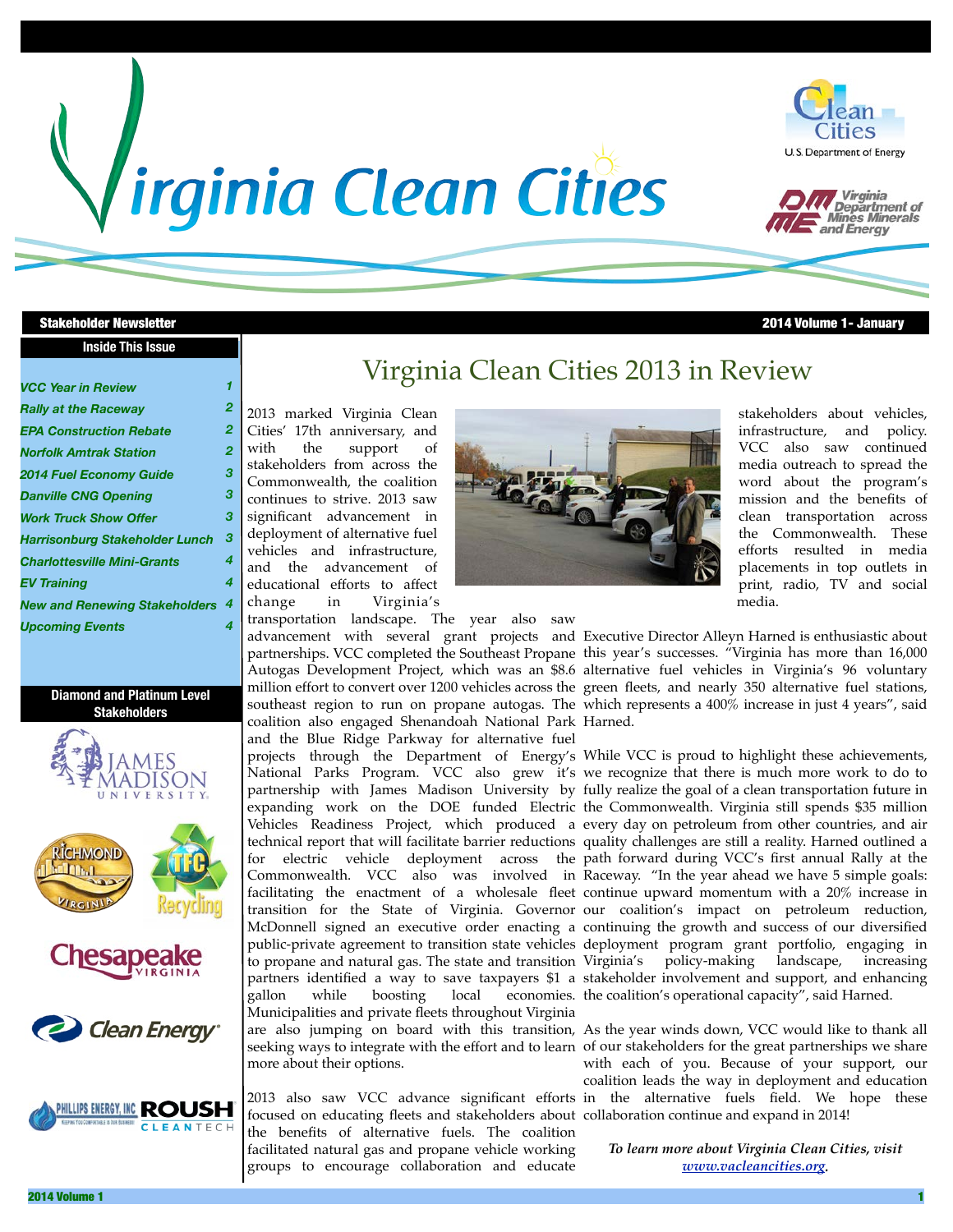# Rally at the Raceway



In light of VCC's 17th anniversary, the coalition and its partners hosted the Rally at the Raceway at the Richmond International Raceway (RIR) on Thursday, November 21st. This also coincided with the 20th anniversary of the Clean Cities program.

Alternative fuel vehicles drove across Virginia to RIR for the Clean Fuel Awards for government officials and fleets. There was a full program with alternative fuel and fleet partners including a ride and drive with propane powered medium duty vehicles, natural gas powered light and heavy duty vehicles and electric cars like the Tesla Model S and Nissan Leaf. Entrepreneurs, fleet managers, and policy makers then came together for a State of the Alternative Fuel Industry Address.

As part of the program, Virginia Clean Cities announced the latest alternative fuel fleet vehicle interim numbers in the Commonwealth including 16,695 vehicles in 96 fleets. Virginia Clean Cities also announced that there are currently 350 alternative fuel stations in Virginia. Alternative fuel vehicles include hybrids and vehicles fueled by electricity, propane, CNG, E85 and biodiesel. Finally, Virginia Clean Cities announced that 9 million gallons of petroleum have been displaced from usage of these alternative fuels as well as 70,000 tons of greenhouse gases.

"The key to Clean Cities' lasting success over two decades is its ability to build relationships," said Alleyn Harned, Executive Director of Virginia Clean Cities. "Through the coalitions, stakeholders learn from one another's experiences, replicate past successes and work together on projects and events. This kind of collaboration creates economies of scale for alternative fuels and tipping points of demand for advanced vehicles, so petroleum is no longer the only game in town."

Clean Cities advances the nation's environmental, economic, and energy security by supporting local actions to cut petroleum use in transportation. A national network of nearly 100 Clean Cities coalitions bring together stakeholders in the public and private sectors to deploy alternative and renewable fuels, idle-reduction measures, fuel economy improvements, and new transportation technologies as they emerge. For further details, visit [vacleancities.org.](http://vacleancities.org)



The Motor Trend Auto Show series will head to Richmond from March 21st through March 23rd 2014 at the Greater Richmond Convention



Center. You'll be able to check out the latest and greatest vehicles from all of the big m a n u f a c t u r e r s

including the newest models featuring alternative fuel and advanced technology.

Admission for adults will be \$10, with discounts offered to senior citizens, active military, and children. All attendees will receive the free gift of a 12-month subscription to *Motor Trend* Magazine, and a free Motor Trend Auto Shows app will be available for visitors to use before, during, and even after their auto show visit.

> *For more information, visit [www.motortrendautoshows.com.](http://www.motortrendautoshows.com)*

## EPA Offering **Construction** Equipment Rebate

EPA's National Clean Diesel Campaign opened a new rebate program on November 20, 2013. This round of rebates focuses on the retrofit and replacement of non-road construction equipment engines in both public and private fleets. The total funding for this opportunity is approximately \$2 million. To learn more about the rebate program, applicant and location eligibility, technology options, and selection process, please visit EPA's DERA Construction Rebate website.

EPA will collect rebate applications from November 20, 2013, to January 15, 2014. Applicants may submit only one application for up to five pieces of equipment and up to \$120,000 in rebate funds. Applications may be downloaded from the website.

For more information about the program and how to apply, visit the **Construction Rebate** [webpage](http://www.epa.gov/diesel/dera-rebate-construction.htm) to register.

# Norfolk Amtrak Station Opens

On Monday, December 2nd, Norfolk mayor Paul Fraim and Public Transportation Director Thelma Drake cut ribbon to open the city's new Amtrak station. The station is located on Park Avenue in Harbor Park Lot D.

The City invested \$3.7 million to build the 3400 square-foot facility which features vaulted ceilings, a covered platform, and spacious waiting areas. The new station will service Amtrak trains to Petersburg, Richmond, Washington D.C., Philadelphia, New York, and Boston. In addition, local customers will be able to use the station to travel between Norfolk, Virginia Beach, and Newport News.

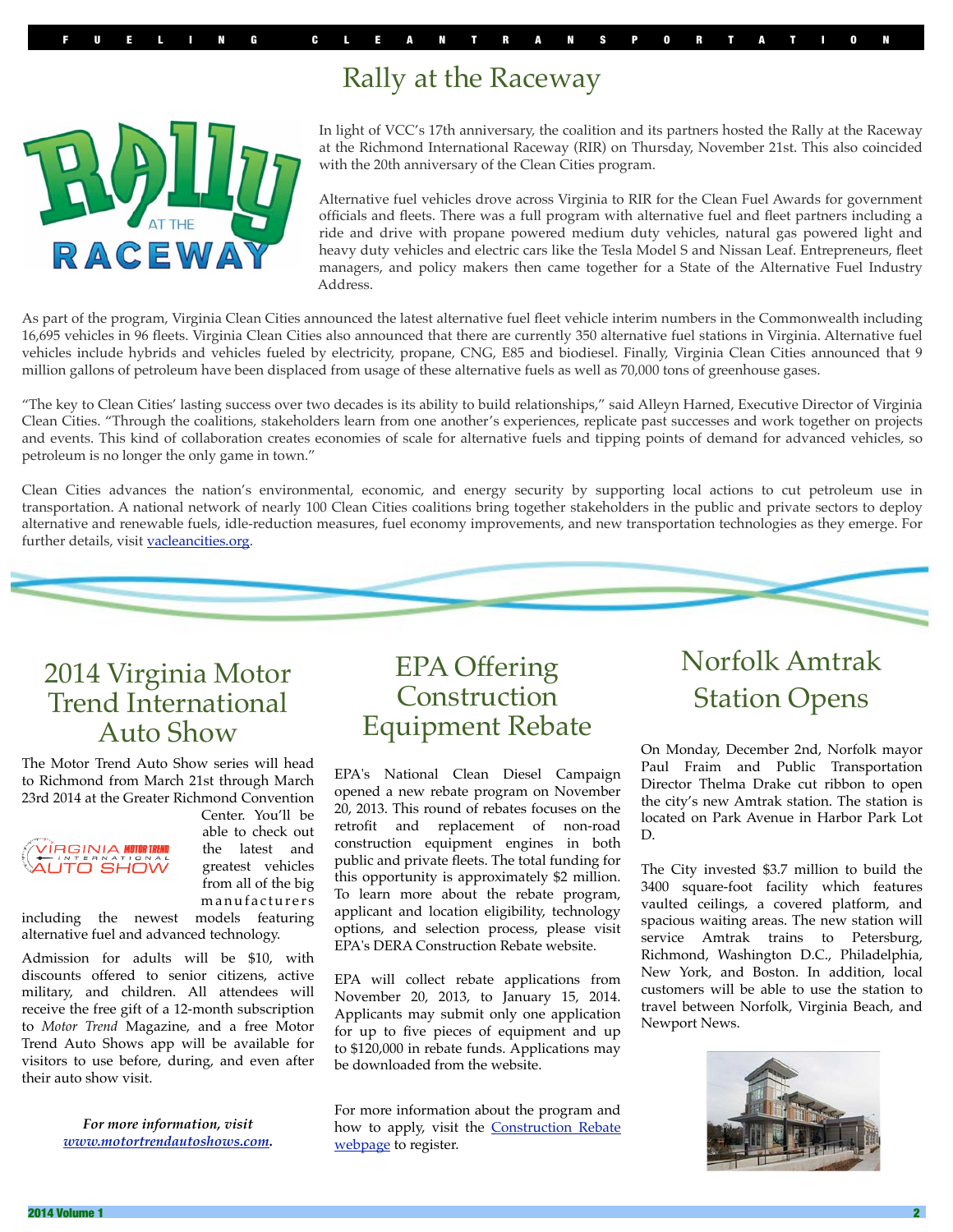# EPA and DOE Release Annual Fuel Economy Guide with 2014 Models

The U.S. Environmental Protection Agency (EPA) and the Department of Energy (DOE) released the 2014 Fuel Economy Guide, providing consumers with a valuable resource to identify and choose the most fuel efficient and low greenhouse gas emitting vehicles that meet their needs. The 2014 models include efficient and low-emission vehicles in a variety of classes and sizes, ensuring a wide variety of choices available for consumers.

"For American families, the financial and environmental bottom line are high priorities when shopping for a new vehicle," said Administrator Gina McCarthy. "This year's guide is not just about how the latest models stack up against each other; it's about providing people the best information possible to make smart decisions affecting their pocketbooks and the planet."



The guide provides "Top Ten" lists allowing consumers to see the most efficient advanced technology vehicles as well as the most efficient gasoline and diesel powered vehicles. Consumers will also find a broad range of information in the guide that can be helpful while shopping for a new vehicle— including an estimated annual fuel cost for each vehicle. The estimate is based on the vehicle's miles per gallon (mpg) rating and national estimates for annual mileage and fuel prices. An online version of the guide, available through [www.fueleconomy.gov,](http://www.fueleconomy.gov/) allows consumers to enter local gasoline prices and typical driving habits to receive a personalized fuel cost estimate. Also, for the second consecutive year, the guide includes a 1-10 greenhouse gas rating for each model, providing a quick and easy way for consumers to identify vehicles with low greenhouse gas emissions.

EPA fuel economy estimates are the best way to compare the fuel economy among vehicles. Official fuel economy testing is controlled, repeatable, and accounts for a variety of real-world conditions for the average driver, like air conditioning usage and a variety of speed and temperature conditions. Individual mileage will vary depending on factors such as driving style, high air conditioning usage, carrying extra weight and towing, and weather.

For tips on more efficient driving check out the gas mileage tips at [http://fueleconomy.gov/feg/drive.shtml.](http://fueleconomy.gov/feg/drive.shtml)



## First Piedmont CNG Station Opens

In December, First Piedmont -- a waste removal company - unveiled its new CNG trash trucks and natural gas fuel station in Danville, Virginia. The company invested \$2 million for the fuel station and \$1.6 million for six trucks, but, since the cost of natural



gas is \$1.81 per GGE compared to diesel fuel that is approximately \$3.60 per gallon, the company expects to recover its investment quickly.

The station was designed and installed by Go Natural Gas. First Piedmont has about 75 trucks, and they hope to eventually move their entire fleet to the newer CNG trucks.

*To learn more about CNG, visit [vacleancities.org](http://vacleancities.org)*.

# Work Truck Show Clean Cities Special Offer

VCC would like to share a special offer from the NTEA for the [Work Truck Show and Green](http://www.ntea.com/worktruckshow/)  [Truck Summit 2014](http://www.ntea.com/worktruckshow/) with our stakeholders. Next year's show will take place from March 4-7, 2014 at the Indiana Convention Center in Indianapolis, IN. The Green Truck Summit will be on the 4th and 5th, followed by the Work Truck Show on the 5th through the 7th.

The events will feature over 500,000 square feet of vocational trucks and equipment, the newest products and technical support from more than 500 exhibitors, and more than 60 educational sessions on top-of-mind industry issues.

The NTEA is offering Clean Cities coalitions and their stakeholders free entry to the Work Truck Show, and exclusive pricing fro the Green Truck Summit.

*To learn more or to get the Work Truck Show free pass, please contact Ryan Cornett at [rcornett@vacleancities.org.](mailto:rcornett@vacleancities.org)* 

Harrisonburg Stakeholder Lunch

Virginia Clean Cities will be holding a Stakeholder Lunch on February 3rd, 2014 from 12-1pm in Harrisonburg, VA. This lunch will be held at Wood Grill Buffet located at 1711 Reservoir St. Don't miss this opportunity to network and collaborate with fellow stakeholders in the Shenandoah Valley!

The agenda will be open format to cover fleet and stakeholder questions. Member stakeholders will be recognized and will be welcome to provide comments or display technologies. We will cover a range of questions and topics. In addition, alternative fuels demonstration vehicles and equipment as well as information about fuels, vehicles, and infrastructure will be available.

 *For more information, contact Ryan Cornett at [rcornett@vacleancities.org.](mailto:rcornett@vacleancities.org)*